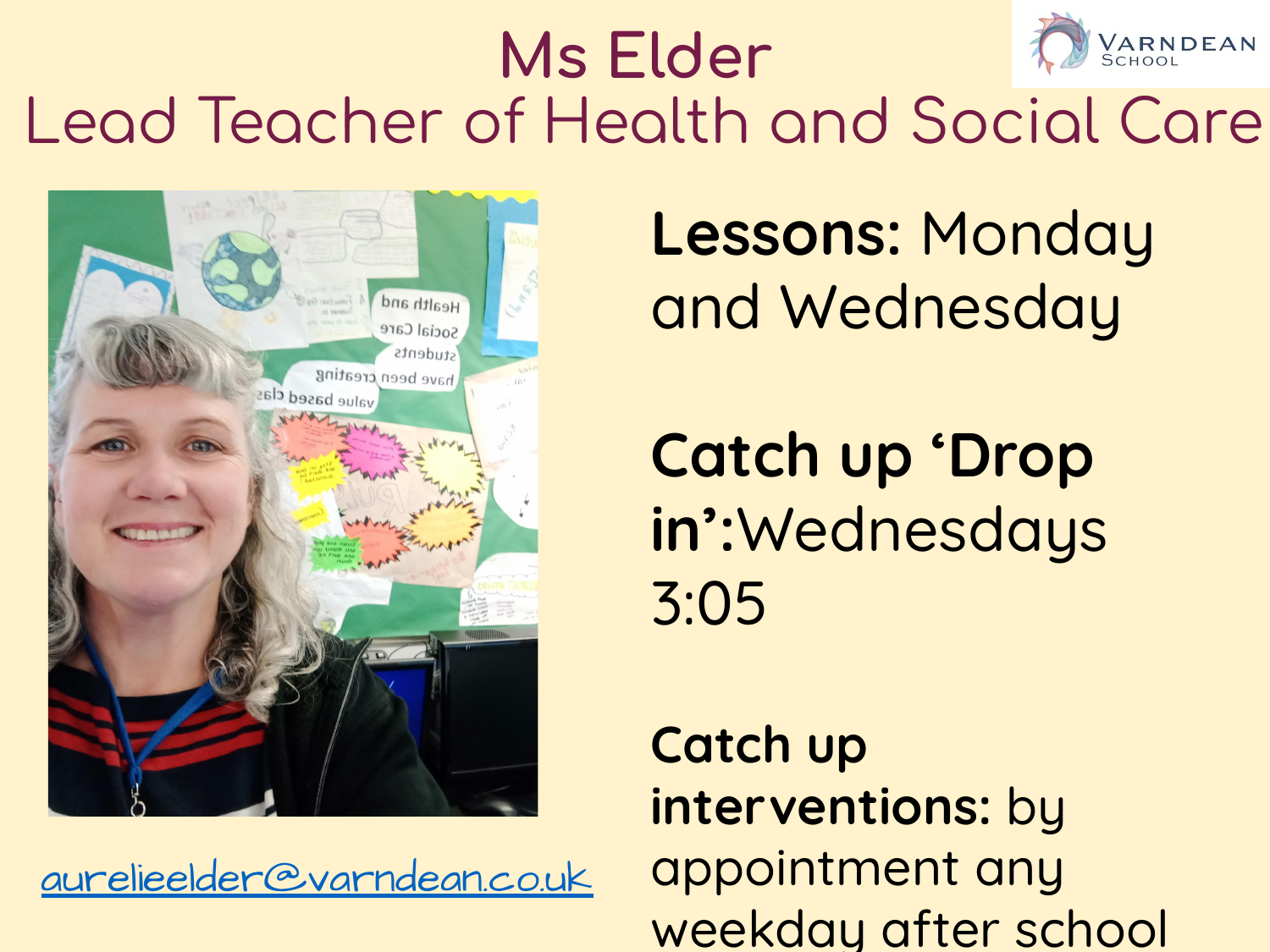## BTEC Tech AWARD H&SC

**There are 3 components that make up this qualification.** 

- Component 1: Human lifespan development 30%
- Component 2: Health and social care services and values 30%
- Component 3: Health and wellbeing 40%

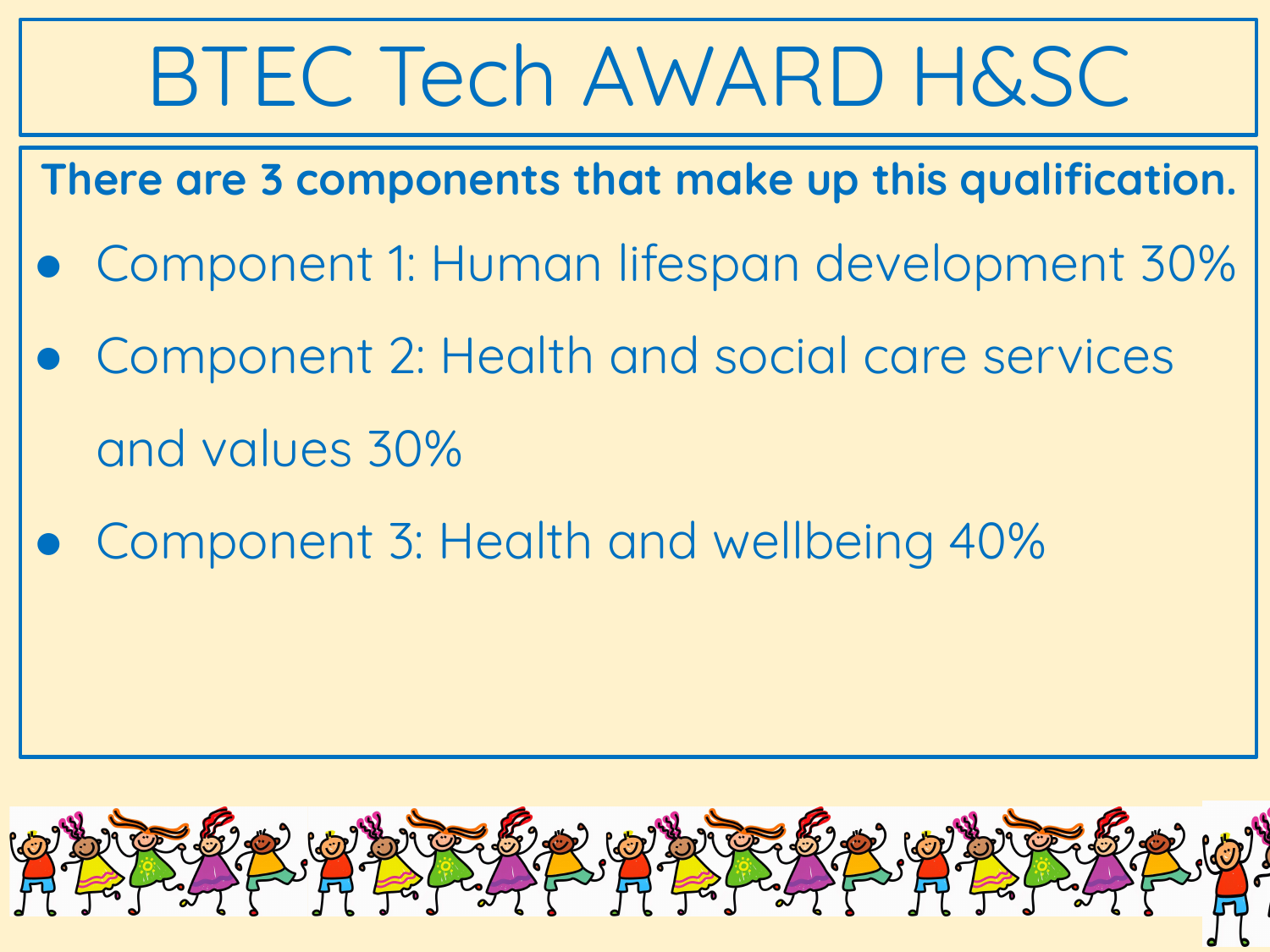#### **BTEC L2 Tech Award Health & Social Care**

**students came in to** 

**school and accessed** 

**interventions on site.** 



**The three year journey started in Yr 9, pre-Covid…… Year C1 C3 C2 郁心 9 Exam and Enrichment** Students missed **Students were able to Year**  out on work **explore the 10** experience but **foundation of**  were able to submit CAG for C1 and C3 **knowledge, understanding and C3 C1 skills needed in some Year 11 detail in Year 9 before Covid interruptions. We were able to boast excellent 11 End student engagement C2of in H&SC during Y11 lockdowns and many** 

> As students prepare for Year 12 and attend College Open Days it is good to know that BTEC is a recognised qualification and is trusted by all local level 3 providers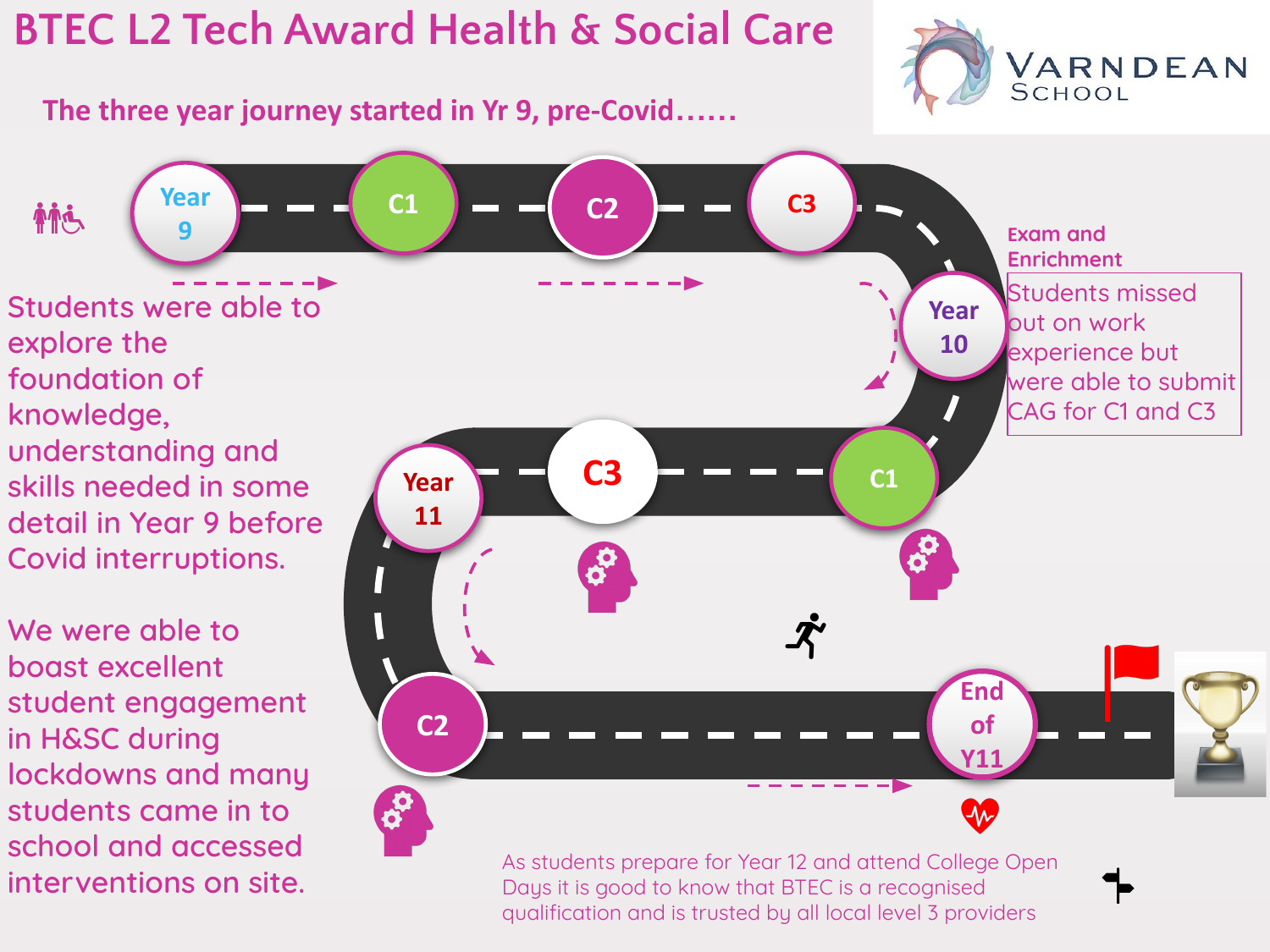

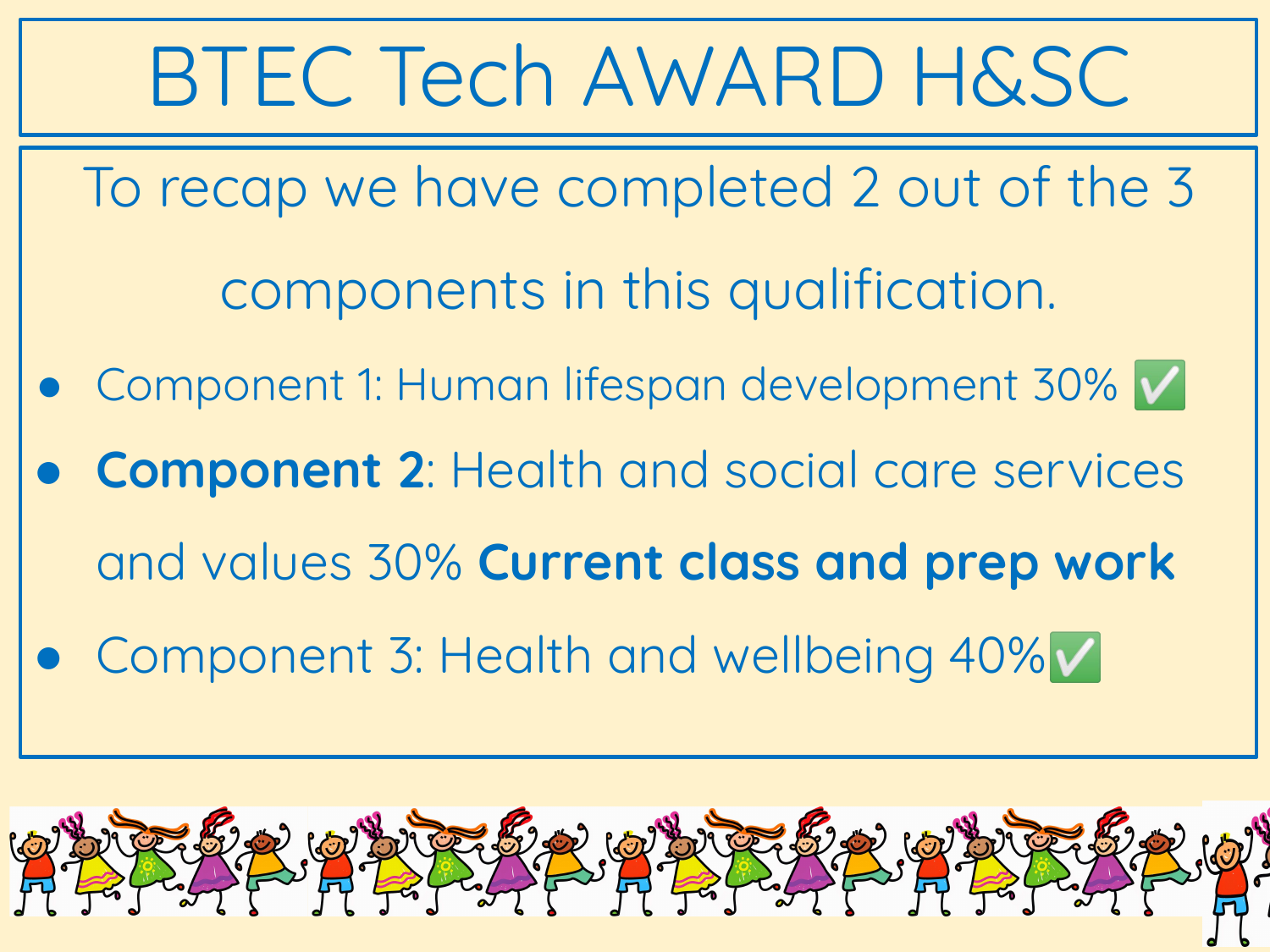# H&SC: BTEC Tech AWARD

#### Component 2A: H&SC services and barriers

- Types of services
- Barriers to services

In this piece of work students are writing a review of how a range of local services meet the needs of a case study provided by the exam board. The students research will consider any barriers that apply to the case study and will assess the suitability of those services and of the local H&SC provision as a whole. **This is the current coursework**